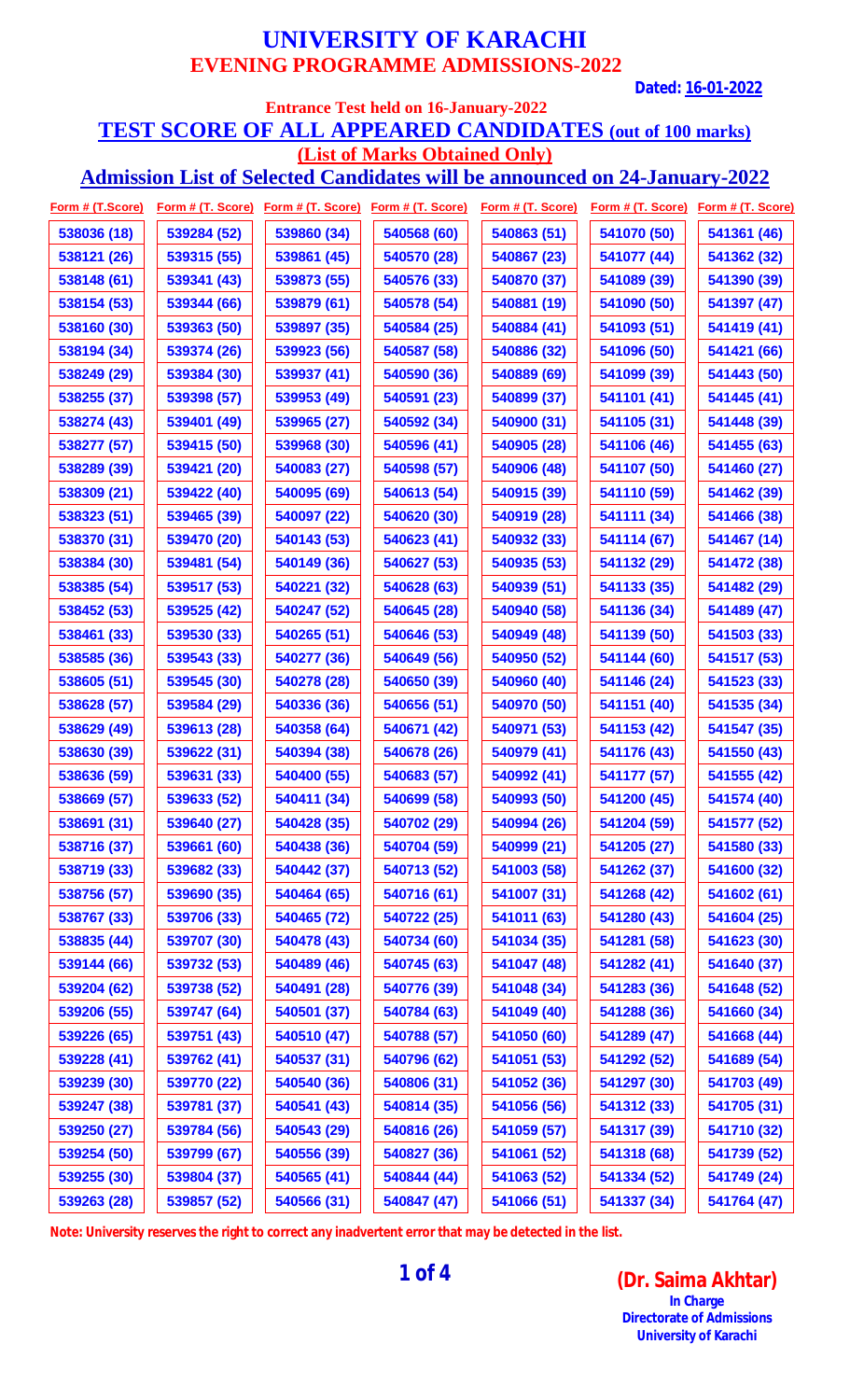**Dated: 16-01-2022**

### **Entrance Test held on 16-January-2022 TEST SCORE OF ALL APPEARED CANDIDATES (out of 100 marks) (List of Marks Obtained Only)**

**Admission List of Selected Candidates will be announced on 24-January-2022**

|             |             |             |             | <u> Form # (T.Score) Form # (T. Score) Form # (T. Score) Form # (T. Score) Form # (T. Score) Form # (T. Score) Form # (T. Score)</u> |             |             |
|-------------|-------------|-------------|-------------|--------------------------------------------------------------------------------------------------------------------------------------|-------------|-------------|
| 541766 (54) | 542008 (45) | 542237 (48) | 542503 (26) | 542718 (43)                                                                                                                          | 542989 (46) | 543239 (46) |
| 541775 (42) | 542012 (27) | 542249 (28) | 542504 (60) | 542721 (52)                                                                                                                          | 542991 (50) | 543242 (55) |
| 541777 (47) | 542013 (35) | 542252 (33) | 542509 (51) | 542728 (43)                                                                                                                          | 543001 (36) | 543249 (59) |
| 541779 (35) | 542015 (24) | 542254 (33) | 542510 (38) | 542730 (37)                                                                                                                          | 543002 (34) | 543262 (57) |
| 541784 (21) | 542020 (47) | 542257 (31) | 542514 (54) | 542740 (51)                                                                                                                          | 543015 (44) | 543265 (57) |
| 541790 (31) | 542021 (39) | 542259 (34) | 542520 (44) | 542752 (61)                                                                                                                          | 543016 (32) | 543266 (35) |
| 541797 (35) | 542023 (59) | 542279 (26) | 542524 (37) | 542755 (29)                                                                                                                          | 543017 (36) | 543267 (53) |
| 541806 (59) | 542025 (41) | 542290 (33) | 542527 (34) | 542756 (56)                                                                                                                          | 543018 (32) | 543268 (53) |
| 541823 (31) | 542028 (43) | 542295 (54) | 542540 (24) | 542757 (41)                                                                                                                          | 543019 (58) | 543270 (34) |
| 541825 (57) | 542033 (64) | 542299 (40) | 542541 (33) | 542758 (35)                                                                                                                          | 543020 (54) | 543271 (44) |
| 541836 (42) | 542038 (34) | 542302 (45) | 542545 (44) | 542769 (23)                                                                                                                          | 543024 (33) | 543274 (71) |
| 541840 (33) | 542048 (61) | 542307 (54) | 542546 (59) | 542780 (40)                                                                                                                          | 543027 (24) | 543280 (35) |
| 541842 (45) | 542053 (32) | 542308 (36) | 542547 (29) | 542784 (38)                                                                                                                          | 543028 (31) | 543287 (46) |
| 541843 (31) | 542072 (33) | 542310 (36) | 542555 (25) | 542791 (51)                                                                                                                          | 543034 (22) | 543288 (35) |
| 541844 (41) | 542083 (27) | 542311 (62) | 542556 (34) | 542800 (58)                                                                                                                          | 543038 (50) | 543312 (50) |
| 541853 (42) | 542085 (65) | 542316 (33) | 542569 (53) | 542803 (49)                                                                                                                          | 543047 (39) | 543314 (40) |
| 541857 (70) | 542095 (36) | 542332 (51) | 542570 (31) | 542813 (48)                                                                                                                          | 543057 (48) | 543324 (26) |
| 541862 (44) | 542097 (42) | 542371 (45) | 542575 (57) | 542823 (20)                                                                                                                          | 543058 (24) | 543327 (58) |
| 541866 (30) | 542098 (29) | 542377 (39) | 542579 (42) | 542824 (50)                                                                                                                          | 543060 (27) | 543333 (31) |
| 541870 (36) | 542100 (36) | 542382 (38) | 542588 (37) | 542825 (51)                                                                                                                          | 543061 (56) | 543334 (53) |
| 541872 (35) | 542103 (37) | 542383 (52) | 542589 (26) | 542829 (38)                                                                                                                          | 543062 (50) | 543336 (31) |
| 541876 (42) | 542109 (30) | 542385 (36) | 542590 (34) | 542831 (47)                                                                                                                          | 543077 (39) | 543349 (37) |
| 541884 (30) | 542120 (50) | 542387 (38) | 542594 (50) | 542839 (40)                                                                                                                          | 543089 (64) | 543359 (46) |
| 541885 (75) | 542125 (54) | 542399 (35) | 542617 (41) | 542841 (31)                                                                                                                          | 543092 (36) | 543366 (58) |
| 541886 (40) | 542130 (45) | 542411 (25) | 542622 (48) | 542865 (26)                                                                                                                          | 543114 (43) | 543371 (33) |
| 541896 (22) | 542138 (48) | 542412 (60) | 542629 (40) | 542869 (40)                                                                                                                          | 543138 (44) | 543379 (32) |
| 541898 (29) | 542139 (51) | 542417 (45) | 542637 (56) | 542870 (28)                                                                                                                          | 543156 (48) | 543380 (46) |
| 541923 (42) | 542149 (51) | 542418 (37) | 542649 (28) | 542872 (29)                                                                                                                          | 543163 (50) | 543382 (21) |
| 541926 (33) | 542150 (26) | 542421 (28) | 542653 (56) | 542873 (28)                                                                                                                          | 543167 (50) | 543383 (32) |
| 541928 (30) | 542153 (59) | 542431 (54) | 542654 (65) | 542889 (41)                                                                                                                          | 543169 (55) | 543385 (36) |
| 541932 (55) | 542154 (58) | 542443 (45) | 542656 (41) | 542896 (30)                                                                                                                          | 543172 (44) | 543386 (35) |
| 541947 (70) | 542166 (48) | 542451 (29) | 542661 (49) | 542907 (33)                                                                                                                          | 543174 (41) | 543394 (48) |
| 541949 (31) | 542168 (44) | 542454 (28) | 542665 (45) | 542909 (23)                                                                                                                          | 543180 (40) | 543398 (34) |
| 541952 (45) | 542172 (41) | 542455 (48) | 542671 (52) | 542921 (29)                                                                                                                          | 543186 (58) | 543401 (25) |
| 541957 (34) | 542180 (42) | 542460 (55) | 542680 (44) | 542929 (57)                                                                                                                          | 543187 (38) | 543403 (30) |
| 541958 (68) | 542192 (28) | 542463 (37) | 542682 (38) | 542940 (33)                                                                                                                          | 543189 (47) | 543422 (40) |
| 541986 (56) | 542194 (32) | 542465 (34) | 542685 (42) | 542948 (45)                                                                                                                          | 543206 (25) | 543430 (34) |
| 541987 (61) | 542197 (37) | 542466 (55) | 542688 (33) | 542959 (24)                                                                                                                          | 543209 (49) | 543444 (40) |
| 541988 (46) | 542198 (26) | 542469 (27) | 542695 (31) | 542974 (47)                                                                                                                          | 543215 (34) | 543452 (28) |
| 541989 (58) | 542216 (28) | 542480 (67) | 542707 (48) | 542975 (28)                                                                                                                          | 543233 (35) | 543454 (38) |
| 541990 (39) | 542231 (60) | 542489 (47) | 542709 (52) | 542978 (20)                                                                                                                          | 543234 (51) | 543456 (40) |
| 542007 (56) | 542233 (29) | 542497 (53) | 542712 (39) | 542987 (50)                                                                                                                          | 543236 (51) | 543463 (26) |

**Note: University reserves the right to correct any inadvertent error that may be detected in the list.**

**2 of 4 (Dr. Saima Akhtar) In Charge Directorate of Admissions University of Karachi**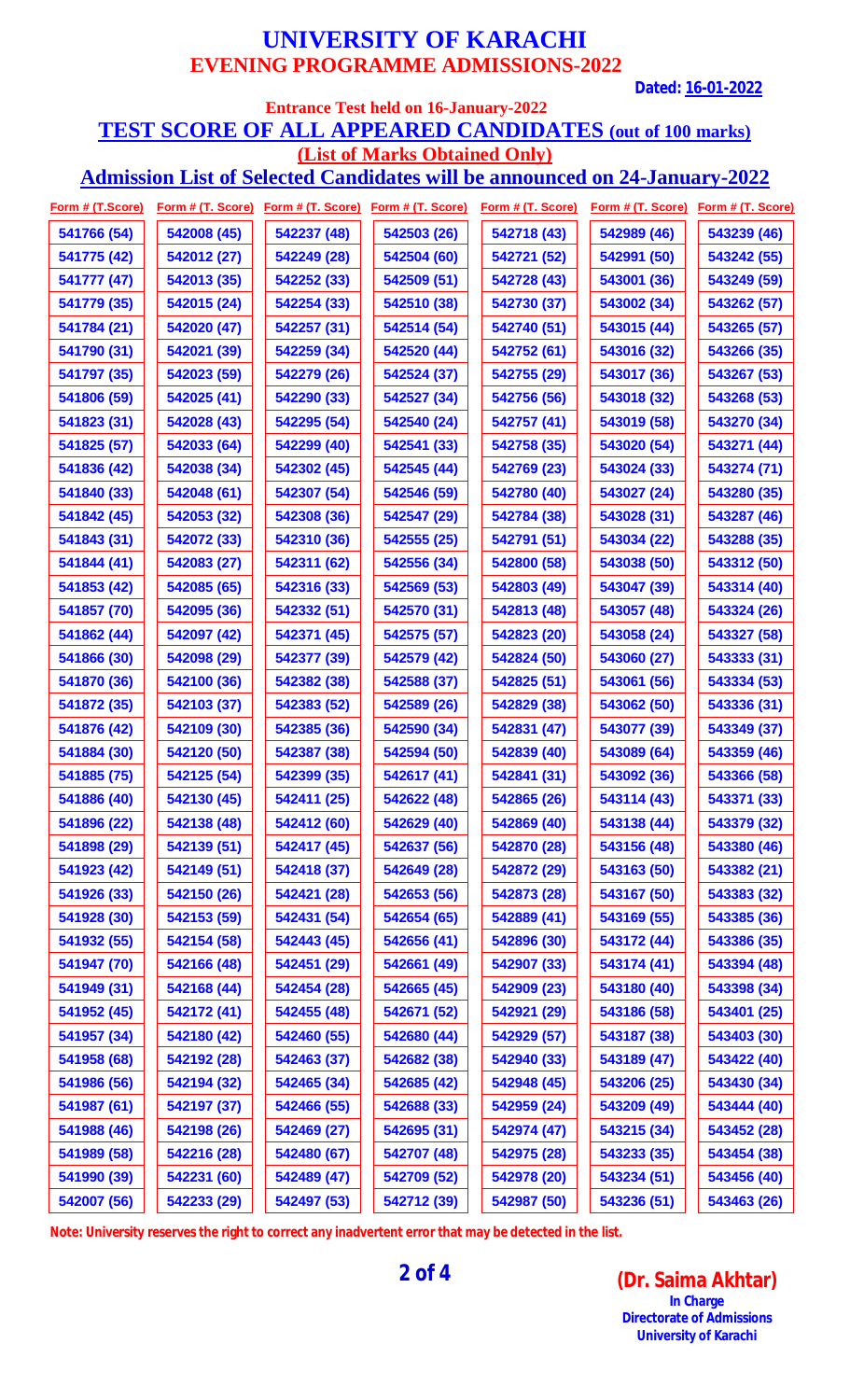**Dated: 16-01-2022**

### **Entrance Test held on 16-January-2022 TEST SCORE OF ALL APPEARED CANDIDATES (out of 100 marks) (List of Marks Obtained Only)**

**Admission List of Selected Candidates will be announced on 24-January-2022**

| Form # (T.Score) | Form # (T. Score) |             | Form # (T. Score) Form # (T. Score) |             | Form # (T. Score) Form # (T. Score) Form # (T. Score) |             |
|------------------|-------------------|-------------|-------------------------------------|-------------|-------------------------------------------------------|-------------|
| 543467 (44)      | 543788 (57)       | 544095 (47) | 544468 (39)                         | 544756 (30) | 545141 (40)                                           | 545436 (48) |
| 543472 (66)      | 543800 (36)       | 544097 (35) | 544473 (32)                         | 544765 (37) | 545154 (18)                                           | 545442 (50) |
| 543481 (37)      | 543803 (34)       | 544107 (66) | 544475 (27)                         | 544766 (34) | 545172 (48)                                           | 545448 (45) |
| 543496 (55)      | 543804 (40)       | 544111 (45) | 544499 (53)                         | 544769 (27) | 545182 (37)                                           | 545464 (55) |
| 543502 (52)      | 543810 (51)       | 544120 (37) | 544501 (39)                         | 544796 (56) | 545193 (37)                                           | 545469 (41) |
| 543505 (54)      | 543813 (31)       | 544126 (36) | 544505 (49)                         | 544797 (36) | 545195 (45)                                           | 545475 (33) |
| 543522 (52)      | 543818 (41)       | 544128 (47) | 544508 (41)                         | 544805 (35) | 545212 (50)                                           | 545477 (22) |
| 543526 (26)      | 543824 (33)       | 544130 (26) | 544514 (34)                         | 544807 (38) | 545218 (26)                                           | 545479 (32) |
| 543527 (43)      | 543825 (59)       | 544135 (54) | 544520 (43)                         | 544808 (31) | 545219 (68)                                           | 545544 (26) |
| 543529 (36)      | 543851 (21)       | 544144 (39) | 544521 (31)                         | 544823 (65) | 545220 (50)                                           | 545546 (35) |
| 543546 (62)      | 543852 (55)       | 544145 (43) | 544523 (36)                         | 544826 (57) | 545224 (34)                                           | 545547 (46) |
| 543548 (39)      | 543861 (29)       | 544166 (52) | 544569 (53)                         | 544828 (43) | 545226 (39)                                           | 545548 (38) |
| 543561 (26)      | 543873 (33)       | 544173 (45) | 544583 (53)                         | 544829 (28) | 545238 (28)                                           | 545549 (53) |
| 543567 (45)      | 543875 (42)       | 544179 (39) | 544591 (32)                         | 544833 (40) | 545241 (29)                                           | 545550 (32) |
| 543568 (33)      | 543887 (60)       | 544187 (74) | 544605 (47)                         | 544839 (35) | 545249 (30)                                           | 545554 (24) |
| 543572 (70)      | 543903 (36)       | 544200 (23) | 544613 (40)                         | 544845 (49) | 545250 (28)                                           | 545565 (48) |
| 543577 (40)      | 543906 (37)       | 544213 (20) | 544621 (44)                         | 544857 (36) | 545251 (56)                                           | 545570 (28) |
| 543584 (50)      | 543913 (61)       | 544232 (34) | 544633 (38)                         | 544859 (33) | 545261 (58)                                           | 545595 (42) |
| 543602 (50)      | 543950 (35)       | 544233 (36) | 544634 (47)                         | 544866 (54) | 545265 (34)                                           | 545597 (34) |
| 543616 (41)      | 543952 (37)       | 544240 (34) | 544638 (34)                         | 544875 (64) | 545279 (49)                                           | 545607 (31) |
| 543618 (46)      | 543956 (36)       | 544248 (52) | 544639 (44)                         | 544895 (51) | 545285 (36)                                           | 545614 (38) |
| 543627 (50)      | 543960 (40)       | 544252 (33) | 544642 (39)                         | 544915 (30) | 545291 (29)                                           | 545627 (33) |
| 543632 (50)      | 543964 (35)       | 544263 (47) | 544666 (53)                         | 544921 (44) | 545292 (37)                                           | 545652 (31) |
| 543633 (48)      | 543972 (32)       | 544267 (32) | 544668 (41)                         | 544946 (49) | 545298 (34)                                           | 545662 (33) |
| 543634 (41)      | 543974 (57)       | 544271 (43) | 544672 (28)                         | 544947 (54) | 545300 (53)                                           | 545664 (26) |
| 543639 (39)      | 543993 (52)       | 544272 (43) | 544674 (68)                         | 544951 (52) | 545306 (34)                                           | 545665 (50) |
| 543640 (29)      | 543995 (36)       | 544278 (59) | 544676 (34)                         | 544969 (38) | 545317 (45)                                           | 545674 (56) |
| 543646 (34)      | 544004 (50)       | 544281 (25) | 544677 (50)                         | 544976 (26) | 545347 (57)                                           | 545698 (24) |
| 543658 (41)      | 544005 (65)       | 544288 (16) | 544690 (27)                         | 544987 (51) | 545354 (40)                                           | 545714 (48) |
| 543677 (46)      | 544008 (34)       | 544305 (52) | 544697 (35)                         | 544995 (41) | 545364 (62)                                           | 545720 (31) |
| 543690 (47)      | 544015 (44)       | 544306 (41) | 544699 (34)                         | 545019 (38) | 545365 (49)                                           | 545722 (28) |
| 543691 (52)      | 544023 (59)       | 544307 (35) | 544706 (29)                         | 545023 (24) | 545370 (38)                                           | 545724 (24) |
| 543721 (38)      | 544025 (32)       | 544312 (46) | 544711 (32)                         | 545029 (32) | 545374 (42)                                           | 545735 (40) |
| 543757 (34)      | 544047 (46)       | 544359 (32) | 544716 (30)                         | 545043 (53) | 545377 (42)                                           | 545741 (38) |
| 543759 (39)      | 544048 (49)       | 544403 (34) | 544717 (65)                         | 545046 (64) | 545390 (37)                                           | 545766 (39) |
| 543760 (25)      | 544056 (30)       | 544404 (36) | 544719 (38)                         | 545058 (26) | 545398 (46)                                           | 545769 (37) |
| 543761 (41)      | 544059 (61)       | 544412 (30) | 544722 (51)                         | 545092 (44) | 545412 (51)                                           | 545771 (40) |
| 543764 (35)      | 544060 (20)       | 544421 (29) | 544727 (53)                         | 545097 (27) | 545416 (44)                                           | 545776 (40) |
| 543768 (53)      | 544067 (30)       | 544425 (25) | 544738 (41)                         | 545103 (42) | 545420 (28)                                           | 545791 (36) |
| 543770 (33)      | 544070 (51)       | 544429 (28) | 544745 (60)                         | 545106 (39) | 545421 (29)                                           | 545795 (29) |
| 543771 (50)      | 544086 (36)       | 544449 (23) | 544749 (61)                         | 545114 (31) | 545423 (65)                                           | 545796 (41) |
| 543775 (37)      | 544093 (29)       | 544464 (33) | 544750 (30)                         | 545125 (36) | 545435 (35)                                           | 545797 (37) |

**Note: University reserves the right to correct any inadvertent error that may be detected in the list.**

**3 of 4 (Dr. Saima Akhtar) In Charge Directorate of Admissions University of Karachi**